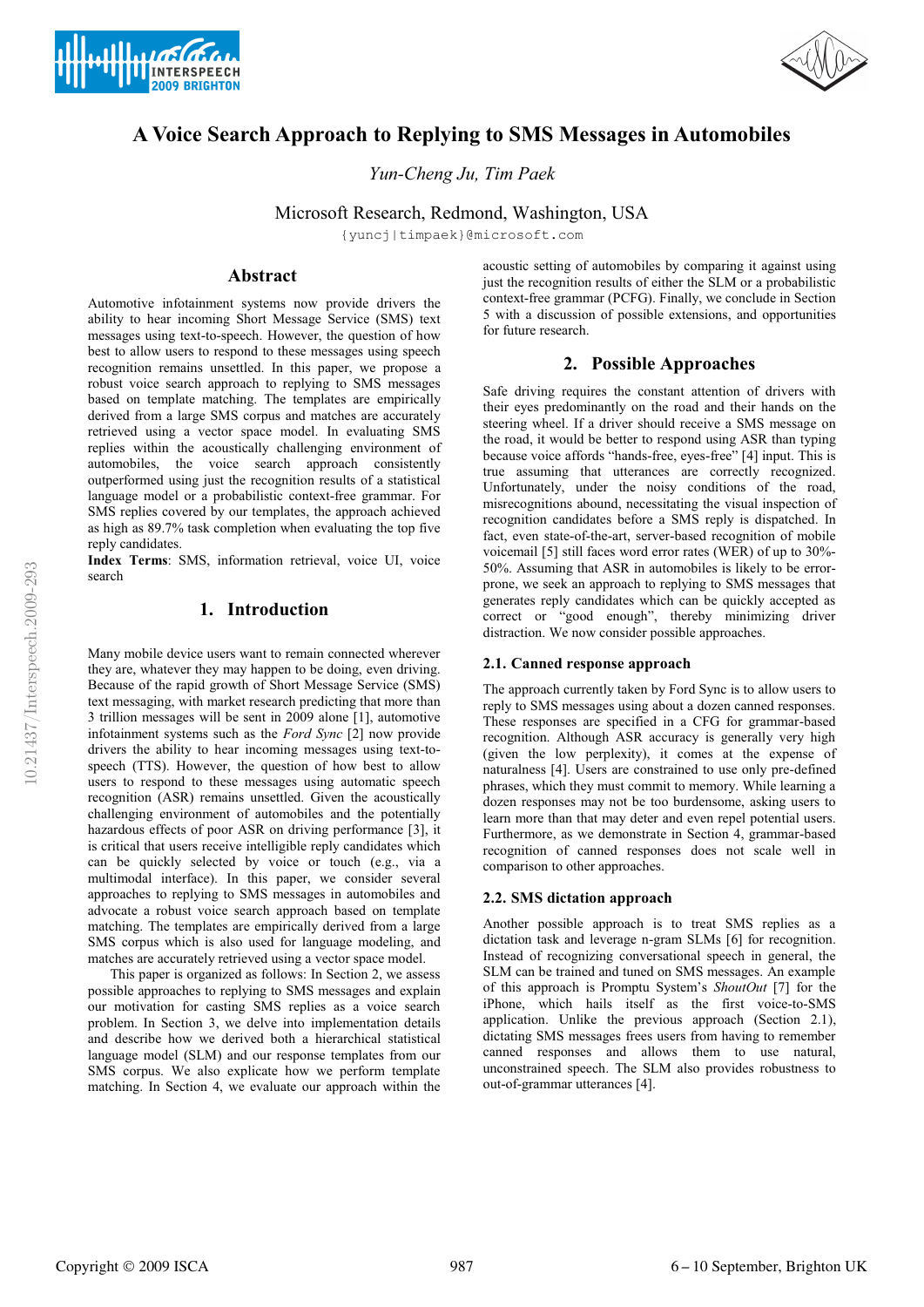

Figure 1. Screenshots of a multimodal automotive infotainment system for SMS replies which utilizes voice search to match empirically derived response templates.

The downside of this approach is the correction experience. No matter how sophisticated the correction technique, such as multimodal error recovery using touch [8], handwriting gestures [9], or even the ubiquitous drop-down list of word alternates [9], correction interfaces invariably entail visual identification of where the error occurred, and cognitive effort to decide how best to edit it. Fixing dictation errors can therefore be demanding on drivers who otherwise need to pay attention to the road. And dictation errors are to be expected given the acoustically challenging environment of automobiles. Furthermore, researchers have found that when users encounter recognition errors with in-car speech interfaces, they tend to drive worse, presumably because they are trying to figure out why their utterances are failing [3]. Any frustration drivers may be feeling will be compounded by TTS articulation of misrecognized utterances. For example, suppose a user replies to the SMS message "*how about lunch?*" with "*can't right now running errands*", which then gets misrecognized as "*can right now fun in errands*". Not only would it be difficult to comprehend the TTS rendering of this recognized output, but it would also be burdensome to engage in multimodal correction while driving.

### **2.3. Voice search approach**

Motivated by the shortcomings of the two previous approaches, we sought to combine the simplicity of having canned responses with the naturalness and robustness of SMS dictation. We contend that a voice search approach to SMS replies achieves both.

Voice search (see [10] for introduction) treats utterances as spoken queries to a large index, such as business listings [11][13] or music library [12]. It is formulated as both a recognition and information retrieval (IR) task, where an utterance is first converted into text and then used as a search query for IR [11]. Automated directory assistance (ADA) exemplifies the challenges and advantages of voice search. Not only are there millions of possible business listings (e.g., 18 million in the US alone), but users frequently do not know, remember, or say the exact business names as listed in the directory [10]. As such, voice search leverages n-gram SLMs to generalize the various ways of referring to listings, and to compress the language model [13]. In addition, voice search facilitates natural user expressions without resorting to semantic analysis or classification, such as call-routing [14], by leveraging robust and easy-to-train vector space models for IR, such as term frequency-inverse document frequency (TFIDF) [15]. These models do not need additional training data other than the index entries themselves, and the index can comfortably scale to millions of entries (as evidenced by commercially deployed ADA applications such as [16]).

Framing SMS replies as voice search enables us to reap its benefits. Instead of requiring users to memorize a dozen canned responses, we can maintain an index of thousands of responses. Responses can also be generalized as templates for greater applicability. Because vector space models are robust to variations and invariant to word order, users can also speak in an unconstrained fashion. For example, suppose a user again receives the SMS message "*how about lunch?*" Whether the user responds with "*can't right now running errands*", "*running errands can't right now*" or "*can't running errands right now*" does not matter; voice search will retrieve the same response "*can't right now running errands*". In fact, even if the SLM misrecognizes the utterance as "*can right now fun in errands*", because of low frequency terms like "errands", the vector space model is likely to retrieve relevant responses. The following is an example of how the voice search system we describe in Section 3 can recover from misrecognitions:

- 1. System: "*Message from Iris. how about lunch? Say 'Reply', 'Delete', 'Call back' or 'Skip'*"
- 2. User: "*Reply. No I can't have lunch today. How about next week?*"
- 3. System [recognized output]: **no I** can get **lunch today** out of **next week**
- 4. System [earcon]: "*'not today next week?' say 'Yes' or a number on the list.*"
- 5. User: "*Yes*"
- 6. System: "*Got it. Message sent.*"

In the example above, even when the recognized output has 40% WER, the system still retrieves relevant reply candidates. Furthermore, it is important to note that because response templates are all corrected for typos and spelling mistakes (as we describe in the next section), users always receive relevant and intelligible reply candidates. They never see the intermediate recognized output of the SLM, which can sometimes produce "word soup", such as line (3). This kind of incorrect recognized output would certainly confuse and distract drivers.

# **3. Implementation**

We implemented a voice search approach to SMS replies for a prototype multimodal automotive infotainment system we are developing at Microsoft Research. The system utilizes a mobile speech engine specifically geared for the low memory footprint requirement of Windows CE 7. Figure 1 displays screenshots of a user interacting with the system. We also refer readers to our accompanying video demonstration.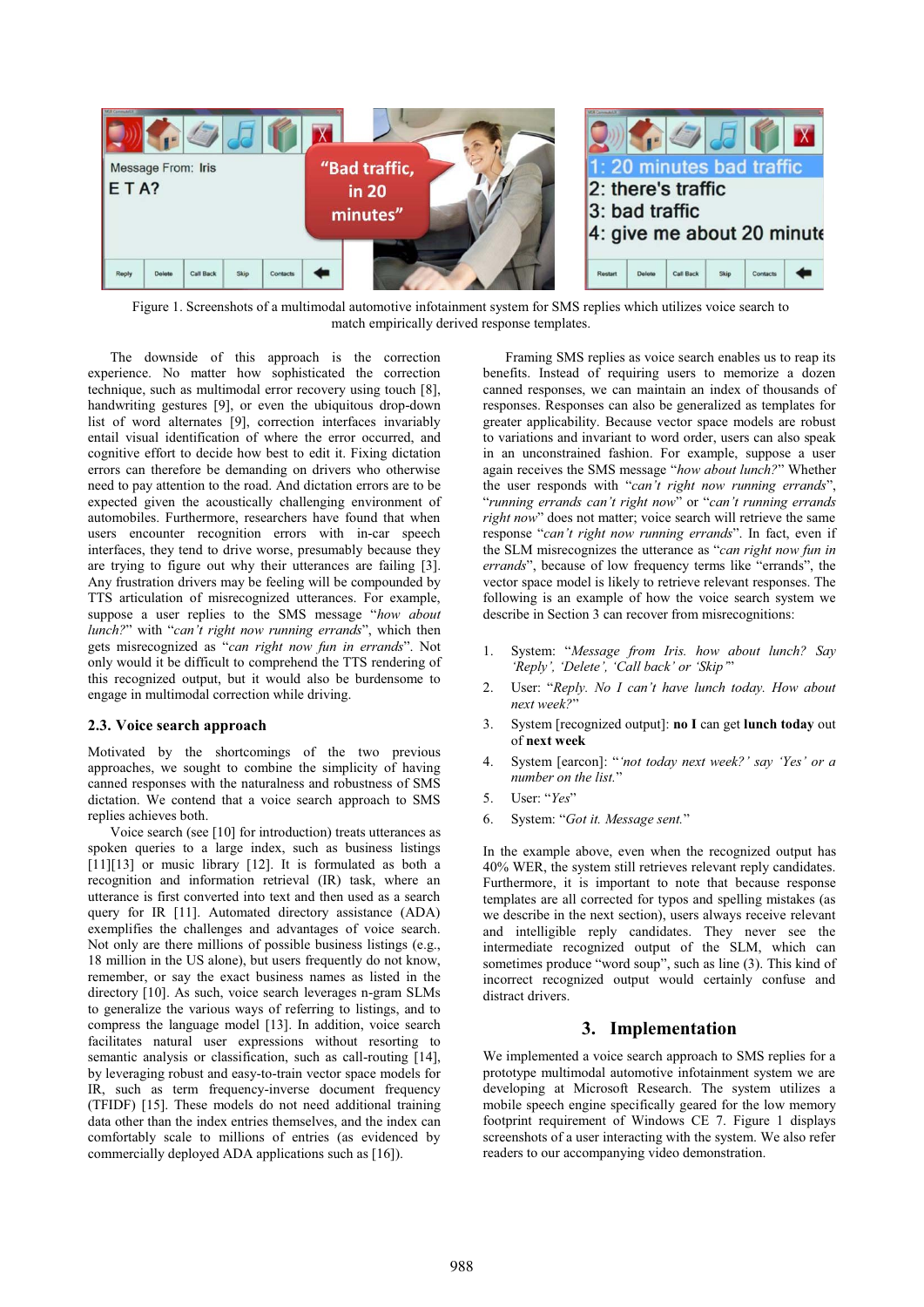While voice search provides a framework for natural and robust recognition of SMS replies, the performance of our approach directly depends on the coverage and quality of the index of SMS replies. Without adequate coverage, we forfeit all the benefits of voice search. On the other hand, a balance has to be reached between quantity and quality. Ill-formed SMS replies in the index not only degrade performance, but also produce non-sensible candidates, which can potentially distract drivers. In this section, we describe our SMS data collection, how we generalized SMS replies into templates, and how we perform template matching with recognition results.

# **3.1. SMS data collection**

Due to the asynchronous nature of SMS communication, it is perfectly appropriate not to reply to some text messages right away, especially if the driver is otherwise occupied. We conducted an informal questionnaire to determine what types of SMS messages might provoke a response. In general, we found that messages that invite specification of time and duration, confirmation and acknowledgement, and yes/no answers engendered the most responses. We selected 60 SMS messages such as "*When are we supposed to meet?*", "*I can't go*", "*Can you pick up the kids?*", and "*Are you done?*" We then conducted an online web study sent to the Microsoft employees in which we asked participants to type in text message responses to those 60 SMS messages. From 350 participants, we collected around 14,000 messages in total, comprising 7,500 distinct responses, with around 900 of them occurring two or more times. We manually fixed typos and spelling errors, and also text-normalized any SMS acronyms and slang. In previous studies, we found that proper text normalization can significantly improve voice search performance [17].

#### **3.2. Generalization into templates**

In order to boost coverage and improve search relevance, we generalized the SMS responses in the data collection into templates with slots. For example, by abstracting a time slot for the responses "*See you in 10 minutes*" and "*Call you in 5 minutes*", we can generate the response "*See you in 5 minutes*" even though the original time specification was 10 minutes. We abstracted four common types of *slots*, including **number <D>** (e.g., 15), **time <T>** (e.g., 9:00 PM), **name <N>** (e.g., Michelle), and **place <P>** (e.g., Starbucks). Each of the slots could support rich variations: for example, "at seven o'clock", and "at five thirty P M" are all valid fillers for the time slot.

We used a hierarchical SLM toolkit described in [18] to accommodate slots as regular words in the n-gram building process. Each slot is described in a separate CFG grammar which is linked and expanded by the recognizer on-the-fly. The rules for the number and time slots are referenced from a base grammar library that is available as part of the Microsoft Speech SDK. As for the name and place slots, our prototype maintained limited lists of entries. We plan to populate the lists with personalized information from the user's contact list, GPS points of interest, and favorites in the map and calendar applications. Because the contents of the slots are stored in CFGs, we do not necessarily need to dynamically rebuild the SLM on the device. We are also looking into the possibility of including the messages the user sent (which are stored in the "Sent message" folder) to augment the response templates as a further step toward personalization.

#### **3.3. Template matching**

At run time, we obtain both the recognized utterance and the syntactic parsing tree from the recognition result. For example, for the utterance "*five minutes I'll see you at two thirty pm*", the parse tree contains "<**N**>=5(five)", and "<**T**>=2:30PM (two thirty pm)". This gives us enough information to construct the search query "< $N$ > *minutes I'll see you at* < $T$ >" as well as values to instantiate the slots of any retrieved template. Note that we discard templates with slots which do not occur in the recognition result. Finally, to obtain a list of candidate replies, we retrieve templates for each recognition result in an n-best list of phrase alternates and then merge and rank the union of the templates according to relevancy, in particular, the TFIDF score.

# **4. Evaluation**

In order to evaluate our voice search approach against both the canned response and the SMS dictation approaches discussed in Section 2, we conducted another study to accumulate a fresh test set of recorded SMS replies. In particular, we recruited 14 participants from the Seattle metropolitan area of diverse occupational backgrounds who all claimed to use SMS text messaging at least twice a week and up to 20 times a day. Participants were compensated with Microsoft software.

In the study, participants received the SMS messages we used in the informal questionnaire described in Section 3.1, including the 60 SMS messages we chose for our web study. They were asked to first type a response to the SMS messages (as they might on their phones), and then speak their typed response into a close-talk microphone. We collected 1200 utterances using this protocol.

#### **4.1. Test set**

Because we are primarily interested in allowing users to respond to SMS messages with common, useful replies, we discarded atypical, whimsical responses. For example, for the SMS message "*Are you upset about something*", a participant responded "*Oprah didn't like my book*". We ended up with 1141 replies in our test set.

In order to analyze the coverage of our response templates on the fresh test set, we retrieved matches using our vector space model and the typed responses as queries. We then recruited an independent rater who was unaware of the purpose of our study to judge the relevancy of the top match into the 4 categories listed in Table 1 below.

| Category | Examples                                                      | Counts |
|----------|---------------------------------------------------------------|--------|
| Perfect  | "Sorry, I already ate" for "I<br>already ate, sorry"          | 766    |
| Good     | "Sure, now is OK" for "Sure, now"                             | 195    |
| OK       | "Don't think so, maybe at $5:00$ " for<br>" $5:00$ , I think" | 85     |
| Miss     | "I'm free for 5 minutes" for "free"<br>in 5 minutes"          | 95     |

Table 1: Relevancy of response templates

Considering any reply that is judged good and above as "Good", we found that our response templates covered 84% (961/1141) of the test set.